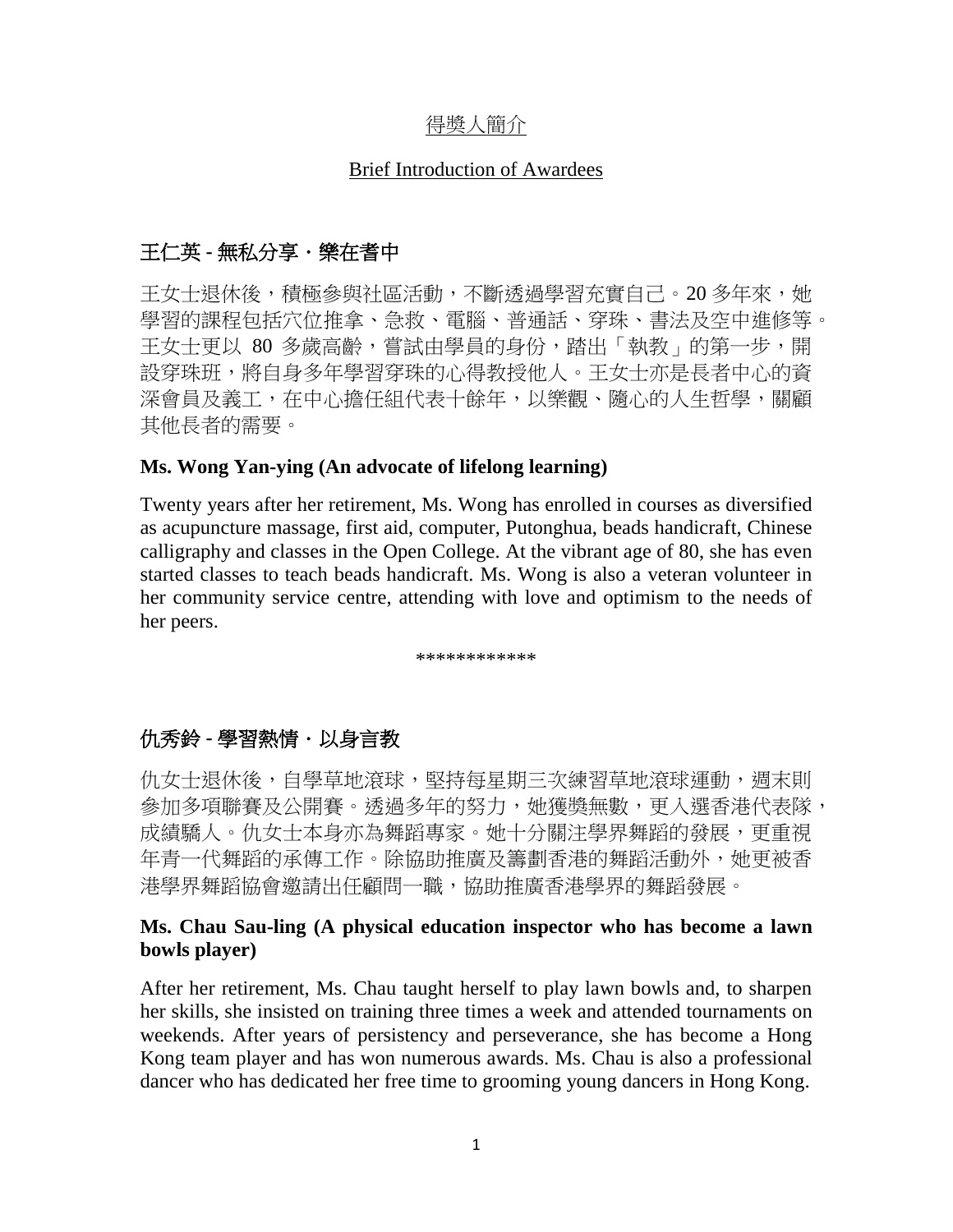\*\*\*\*\*\*\*\*\*\*\*\*

## 李佩貞 – 退下家務・惠澤他人

李女士自八十年代從家務崗位退下來後,便積極參與公益事務及義務工作, 數十年來從無間斷,達 35 年之久;更關心與學習社會事務及正向心理等課 程充實自己。李女士多年來參與多項社區服務,包括擔任醫院義工、長者中 心義工,更參與國內扶貧工作,親自步行上廣州為『苗圃行動』籌款。近年, 她更主動籌組『慧賢義工隊』,組織家庭婦女關心長者及有需要家庭。

#### **Ms. Esther Lee Pui-ching (A housewife with a passion to serving others through charity work)**

For 35 years, Ms. Lee has been actively engaged in community and voluntary works after she was relieved of her household responsibilities in the 80s. Her interest in community affairs has encouraged her to study further on the subject. Apart from being a volunteer at hospitals and elderly centres, she has played an active role in raising funds for the under-privileged in China. Recently, she formed a team of volunteers sharing a similar vision to help serve other older people and families in need.

\*\*\*\*\*\*\*\*\*\*\*\*

# 陳宏謀 - 長者事務・地區關懷

陳先生退休後,積極學習靈康操、長者護理及扶抱技巧等課程,更成功通過 考核,成為合資格的註冊靈康操指導員。2009年開始,他積極推動中風人士 身心靈復康工作,將所學服務他人。陳先生更積極參與推動葵青區長者友善 社區的建設工作,促進社區關注長者需要。他亦參與成立葵青區長者議會, 關注地區事務並協助葵青區成功加入世界衛生組織長者友善城市網絡。

#### **Mr. Chan Wan Mow (a bus driver dedicated to elderly care after retirement and addressing the needs of senior citizens)**

Since retirement Mr. Chan has dedicated himself to becoming a qualified exercise instructor and care-taker of stroke patients. From 2009 onwards, he has taken an active role in advocating friendly public facilities for stroke patients and the older people in Kwai Ching District. His efforts have helped Kwai Ching district a lot in joining the WHO Global Network of Age-Friendly Cities and Communities.

\*\*\*\*\*\*\*\*\*\*\*\*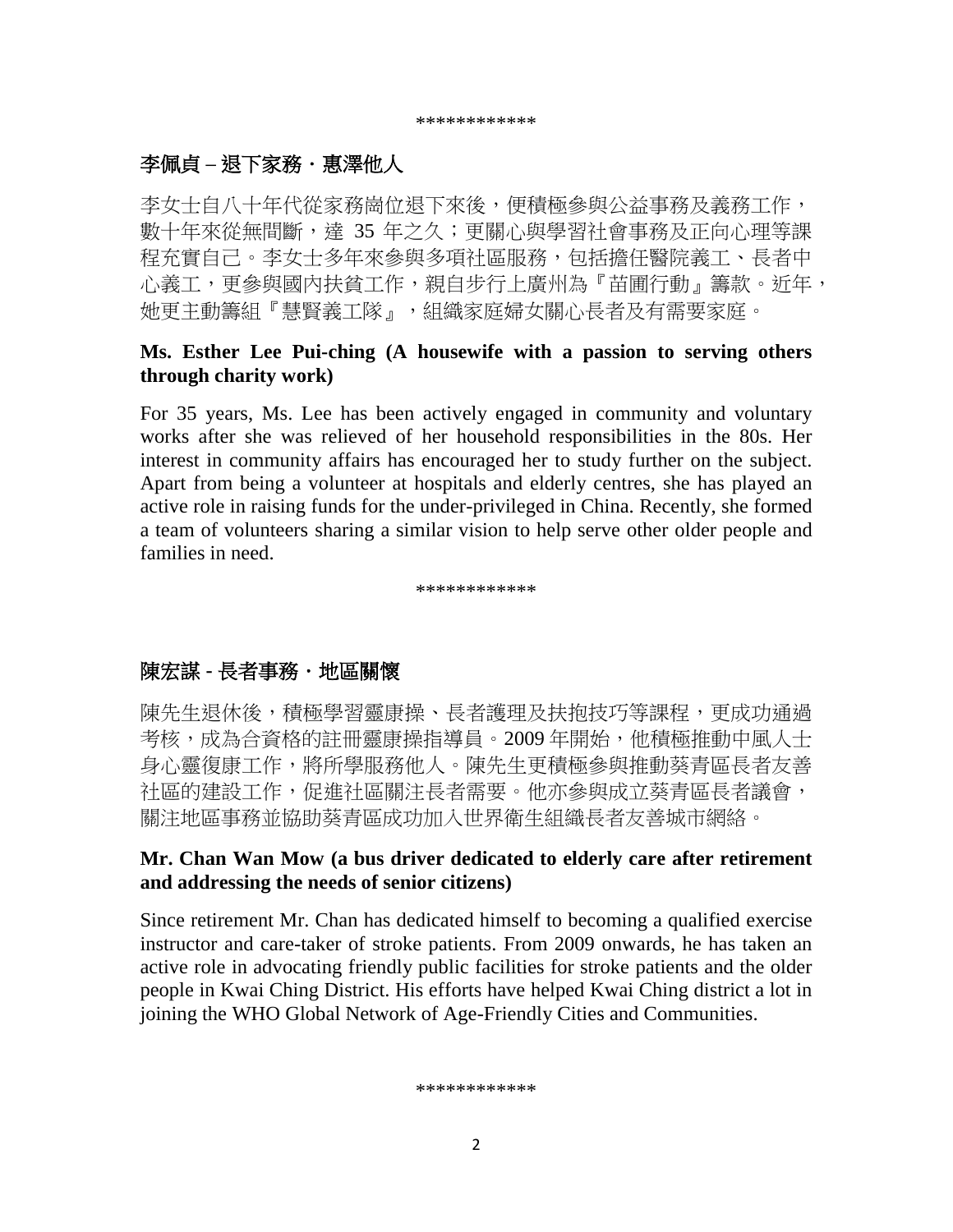## 陳青楊 - 照顧弱勢・傷健共融

陳先生退休後,對殘障人土及復康工作尤為熱心及投入,曾協助聾啞人士成 立互助團契,協助輔導工作;亦積極協助聽障人士的復康工作,並在學習相 關課程後,擔任手語課程導師 。陳先生致力促進傷健共融,曾帶領一班學 習手語的長者參加『萬人手語傷健傳愛大行動 2014』,成功打破世界紀錄, 亦喚起長者對殘疾人士的關愛。

#### **Mr. Vincent Chan Ching-yeung (a worker in marble manufacturing, who has become a Guardian angel to persons with disabilities)**

Mr. Chan has dedicated himself to helping persons with disabilities. Before his retirement, he had been providing voluntary services to persons with hearing and speech disabilities. And he even became a tutor of sign language. In 2014, he helped organise a record-setting event in Hong Kong involving 10,000 people performing with sign language.

\*\*\*\*\*\*\*\*\*\*\*\*

# 梁宗宇 **-** 消防推廣.樂在社群

梁先生擔任消防工作多年,有專業的消防知識,退休後致力推廣消防安全教 育,義務擔任社區消防安全大使,向不同層面的公眾人士推廣「社區消防安 全經驗」,近年亦直接參與大廈管理工作,關注地區事務。他更成功鼓勵所 居住屋苑八成的保安人員修畢『消防安全意識』課程,加強有關人員的消防 意識。

#### **Mr. Leung Chung-yu (a senior firefighter who leverages on his expertise and promote fire prevention in the community)**

Before retirement, Mr. Leung had worked for the Fire Services Department for years and his knowledge and experience has served him well when he dedicated himself to promoting public awareness in fire prevention after his retirement. His enthusiasm has also helped him enroll 80% of the security personnel in his housing estate for a fire prevention course. He has also successfully completed a fire prevention course especially for housing estates.

\*\*\*\*\*\*\*\*\*\*\*\*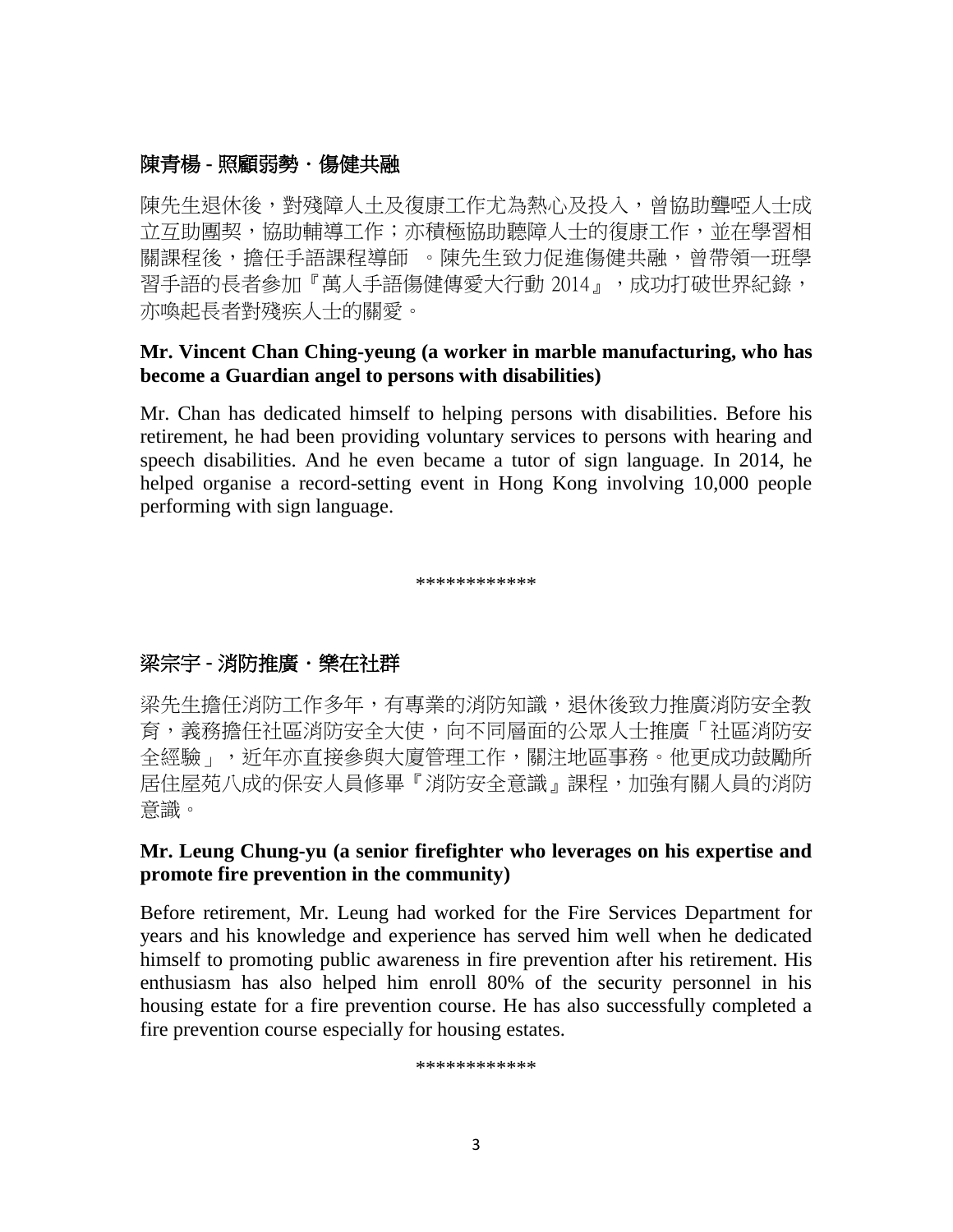## 梁潤強 **-** 多才多藝.服務社區

梁先生退休後, 曾繼續擔任護理員及活動助理工作超過兩年, 充分體現長者 再就業的社會功能及潛力。梁先生為人樂觀積極,多才多藝,退休後不斷學 習新知識,並樂於將所學貢獻社會。梁先生非常支持第三齡學苑的的精神及 理念,尤其在鼓勵積極晚年方面。他除與太太一同參與服務外,更協助深化 沙田區第三齡學苑,全力推動自務學習中心的發展,亦鼓勵男士多參與義工 服務。

#### **Mr. Leung Yun-keung (a retail salesperson before retirement who has become a passionate U3A leader promoting lifelong learning and volunteerism)**

It seems Mr. Leung has never retired, for his diverse interests and positive outlook on life make his retirement one of fun and colour. Both he and his wife believe in active aging, which they have found goes in line with the values and mission of the "University of Third Age". He actively involves himself in the promotion of the U3A centre in Shatin district, and encourages his male friends to join in various voluntary services.

\*\*\*\*\*\*\*\*\*\*\*\*

# 湯潔霞 **–** 堅毅學習.大學圓夢

湯女士年退休後,在家人的鼓勵及支持下,報讀一項名為『圓我大學夢』的 學習計劃。湯女士積極的學習態度及熱誠,讓她最終以五年的時間取得社會 科學學士學位,並以二級甲等的榮譽畢業。她同時亦表現出較青年學生更優 秀的學習毅力及成就,每個學期均獲大學頒發學術成就獎。她同時參與長者 學習研究計劃,協助製作及分析調查問卷,將學習所得與他人分享。

#### **Ms. Tong Kit-ha (a toy-packaging worker who pursued university studies after retirement and completed with good academic results)**

Through the encouragement from her family, Ms. Tong enrolled in a university course after her retirement. Her passion and positive attitude towards her study has helped pull her through thick and thin and she attained her Bachelor of Social Science degree with flying colours five years later. At present she is helping in a research on an older people study programme.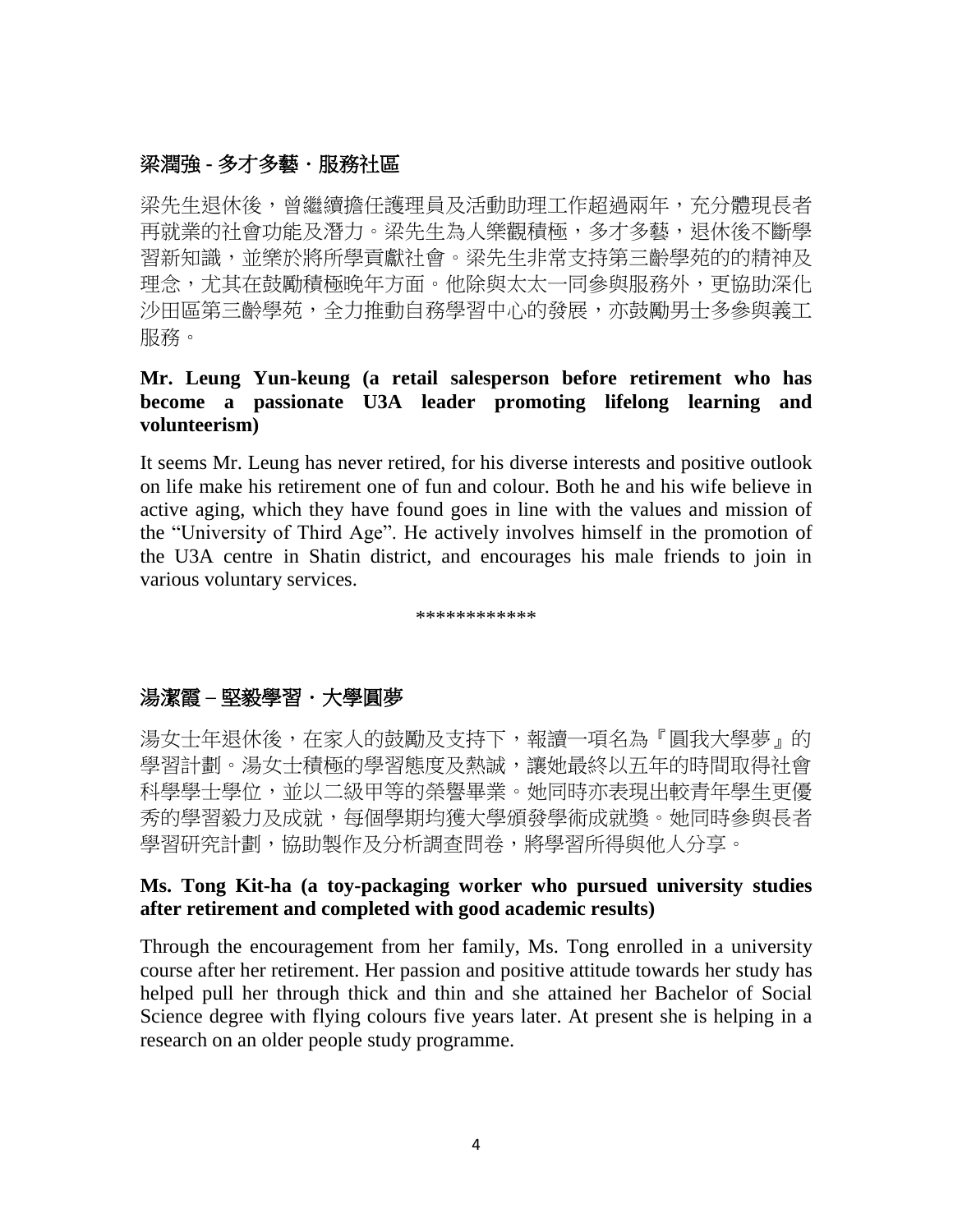# 劉芝強 **-** 與病同行.活在當下

劉先生早年不幸證實患上早期認知障礙症,但他並沒有因此失去人生方向, 反而以更積極的態度面對,包括學習不同認知課程及『快樂七式』等復康運 動,盡力延緩病變的速度。他更將正向思維融合於魔術表演,鼓勵長者建立 正面人生觀。患病後的劉先生,仍努力建立健康的生活模式與疾病同行,例 如參加十項鐵人賽及游泳公開賽等,快樂享受每一天。

#### **Mr. Lau Chi-keung (a company director before retirement who remains an optimist even when he was diagnosed with mild cognitive impairment)**

Although Mr. Lau has been diagnosed with mild cognitive impairment, it has not affected his lifestyle in any way. He has come to learn more about the disease and has studied ways to help slow down his physical deterioration. He has even used his example to help others face life positively. He now lives a healthy lifestyle enjoying the marathon and open-class swimming competitions, while contributing his spare time to serving others.

\*\*\*\*\*\*\*\*\*\*\*

# 潘樹仁 **-** 致力宏揚.禮樂教化

本著弘揚中華文化及孝道工作的使命,潘先生退休後,開始參與推動中國傳 統文化的承傳及開拓工作。他先後出版 7 本著作及 64 篇文章,推廣仁義、 孝道等中國傳統文化,並曾參加數十次國際論壇。潘先生亦透過建立文化組 織及舉辦『成人加冠禮』、『尊師孝親禮』等禮儀德育活動實踐禮樂教育, 建立社會上互敬互重的規範。

#### **Mr. Abraham Poon Shue-yan (a merchant before retirement who has become a disciple promoting Chinese traditions, culture and ethical values)**

Mr. Poon has dedicated his retirement to the promotion of traditional Chinese ethical values and culture. Having published seven books and 64 articles on the subject, he is keen to cultivate such values in Hong Kong by organising traditional ceremonial activities such as "Adulthood Capping" and "Respect and Filial Piety for Teachers and Parents".

\*\*\*\*\*\*\*\*\*\*\*\*